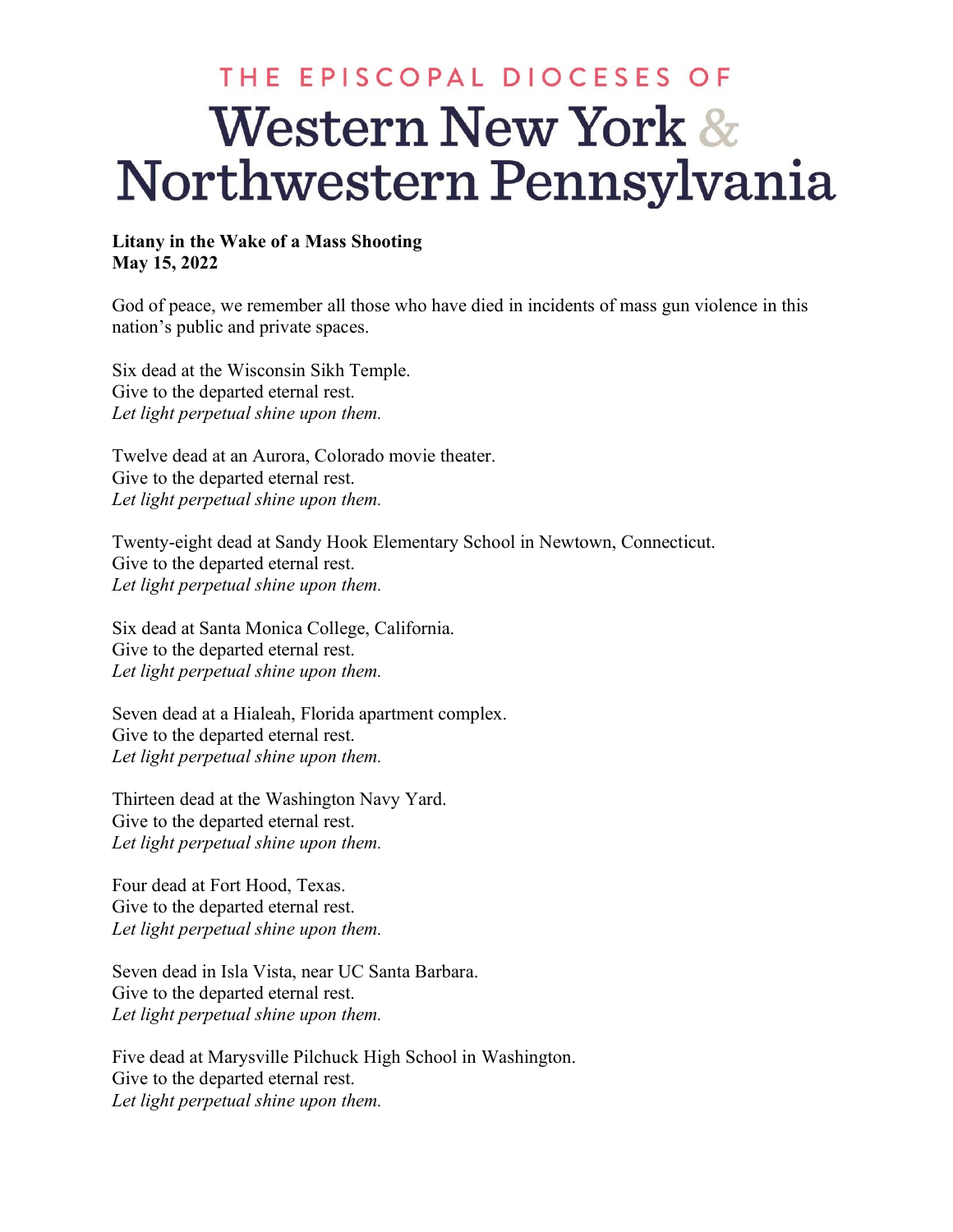Six dead in Montgomery County, Pennsylvania. Give to the departed eternal rest. *Let light perpetual shine upon them.*

Nine dead at Emanuel AME in Charleston, South Carolina. Give to the departed eternal rest. *Let light perpetual shine upon them.*

Sixteen dead at a San Bernardino, California office. Give to the departed eternal rest. *Let light perpetual shine upon them.*

Ten dead at Umpqua Community College, Oregon. Give to the departed eternal rest. *Let light perpetual shine upon them.*

Six dead in Kalamazoo, Michigan. Give to the departed eternal rest. *Let light perpetual shine upon them.*

Four dead at a Hesston, Kansas office. Give to the departed eternal rest. *Let light perpetual shine upon them.*

Five dead at a Wilkinsburg, Pennsylvania backyard party. Give to the departed eternal rest. *Let light perpetual shine upon them.*

Fifty dead at Pulse Nightclub in Orlando, Florida. Give to the departed eternal rest. *Let light perpetual shine upon them.*

Five dead at Cascade Mall in Burlington, Washington. Give to the departed eternal rest. *Let light perpetual shine upon them.*

Five dead at Fort Lauderdale Airport. Give to the departed eternal rest. *Let light perpetual shine upon them.*

Four dead in Fresno, California. Give to the departed eternal rest. *Let light perpetual shine upon them.*

Eight dead in Lincoln County, Mississippi.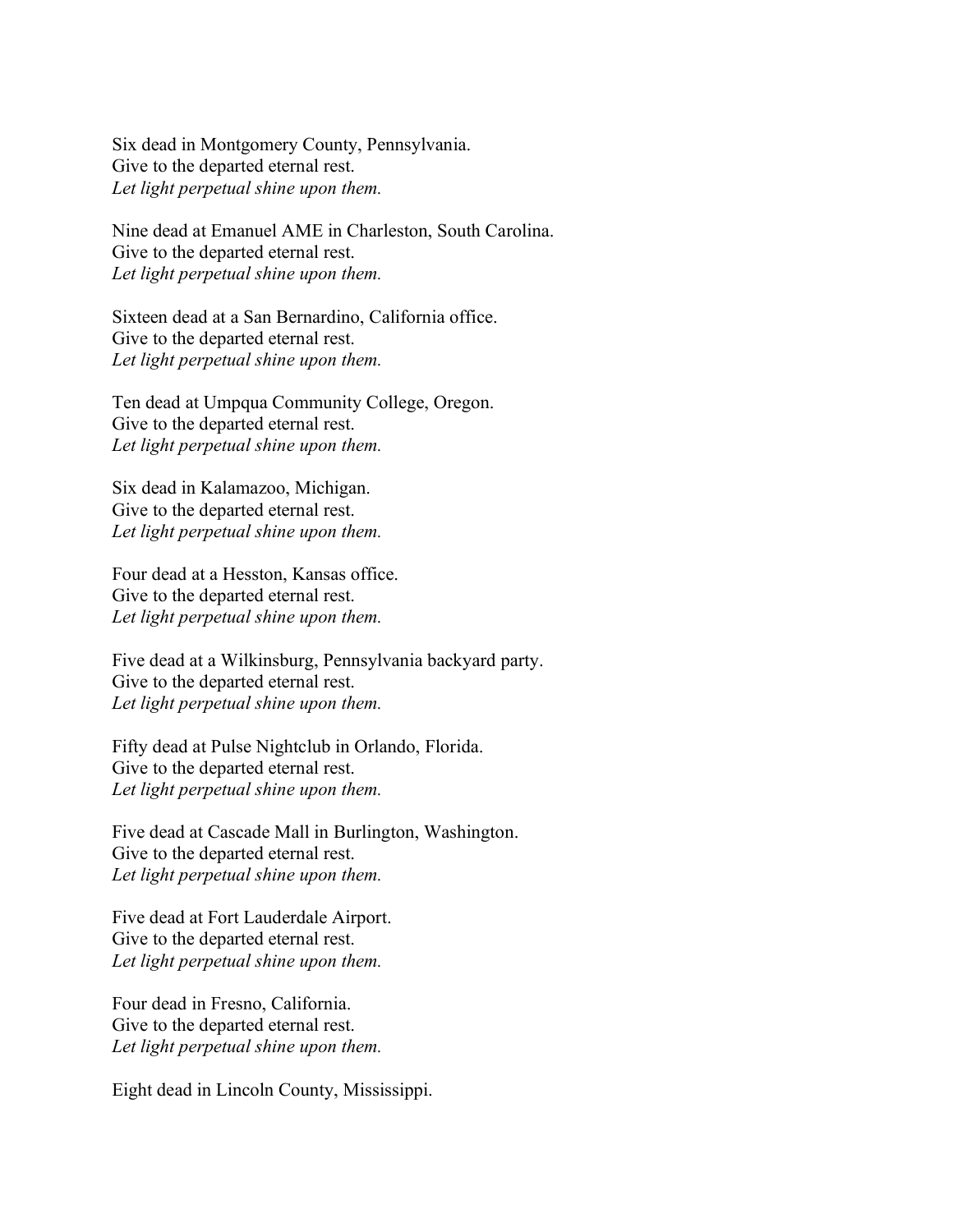Give to the departed eternal rest. *Let light perpetual shine upon them.*

Four dead at an Eaton Township, Pennsylvania supermarket. Give to the departed eternal rest. *Let light perpetual shine upon them.*

Nine dead at a Plano, Texas football-watching party. Give to the departed eternal rest. *Let light perpetual shine upon them.*

Fifty-nine dead at a Las Vegas, Nevada concert. Give to the departed eternal rest. *Let light perpetual shine upon them.*

Twenty-seven dead at First Baptist Church in Sutherland Springs, Texas. Give to the departed eternal rest. *Let light perpetual shine upon them.*

Seventeen dead at Marjory Stoneman Douglas High School in Parkland, Florida. Give to the departed eternal rest. *Let light perpetual shine upon them.*

Five dead at the Veterans Home in Yountville, California. Give to the departed eternal rest. *Let light perpetual shine upon them.*

Four dead at a Nashville, Tennessee Waffle House. Give to the departed eternal rest. *Let light perpetual shine upon them.*

Ten dead at Santa Fe High School, Texas. Give to the departed eternal rest. *Let light perpetual shine upon them.*

Five dead at the Capital Gazette Newspaper in Annapolis, Maryland. Give to the departed eternal rest. *Let light perpetual shine upon them.*

Four dead at the Fifth Third Center in Cincinnati, Ohio. Give to the departed eternal rest. *Let light perpetual shine upon them.*

Four dead at a Rite Aid distribution center in Aberdeen, Maryland. Give to the departed eternal rest. *Let light perpetual shine upon them.*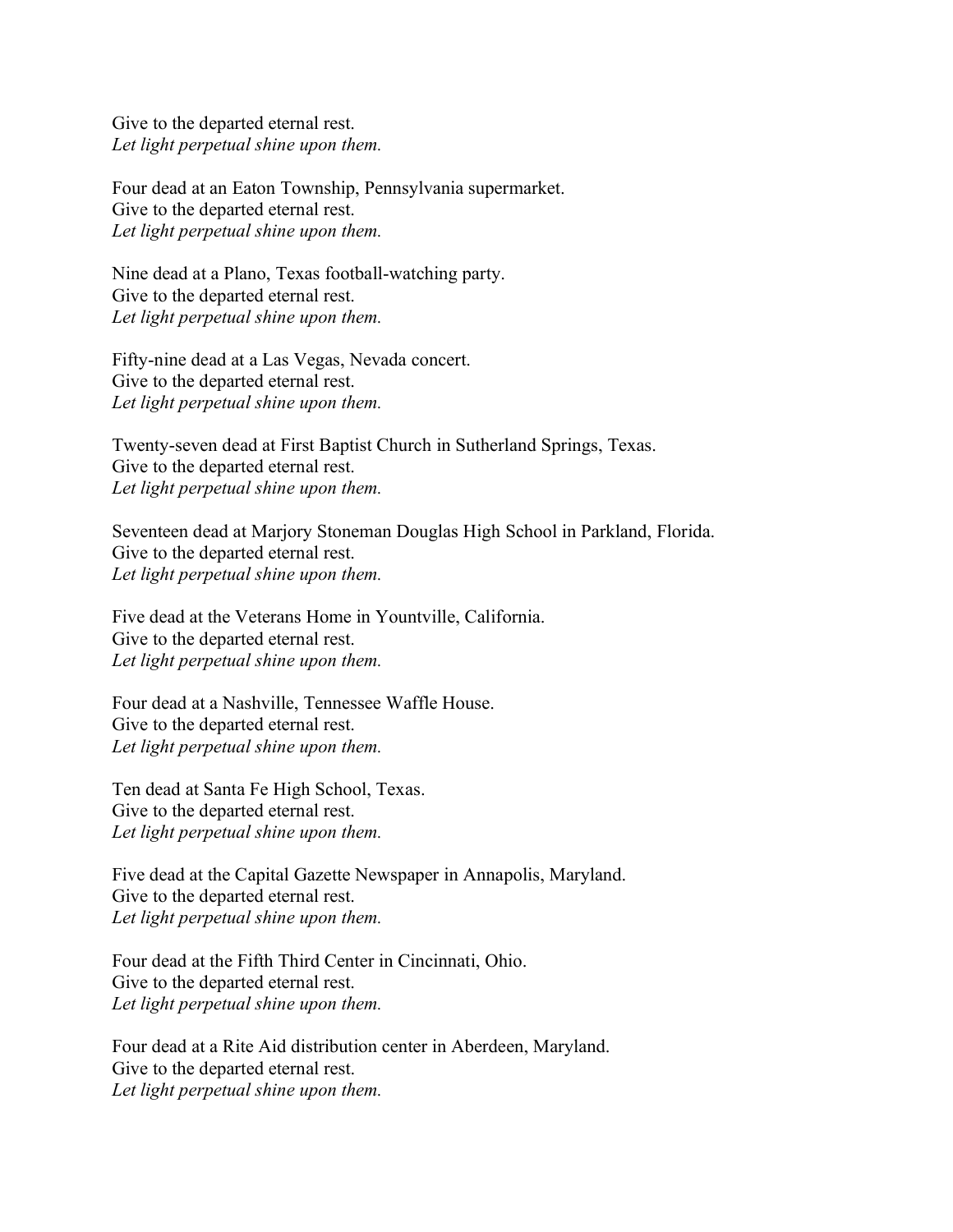Eleven dead at the Tree of Life Synagogue in Pittsburgh, Pennsylvania. Give to the departed eternal rest. *Let light perpetual shine upon them.*

Thirteen dead at a bar in Thousand Oaks, California. Give to the departed eternal rest. *Let light perpetual shine upon them.*

Five dead at a bank in Sebring, Florida. Give to the departed eternal rest. *Let light perpetual shine upon them.*

Five dead at their homes in Ascension and Livingston parishes, Louisiana. Give to the departed eternal rest. *Let light perpetual shine upon them.*

Six dead at an industrial park in Aurora, Illinois. Give to the departed eternal rest. *Let light perpetual shine upon them.*

Four dead at a home in Clinton, Mississippi. Give to the departed eternal rest *Let light perpetual shine upon them.*

Four dead in Solon Township, Michigan. Give to the departed eternal rest. *Let light perpetual shine upon them.*

Thirteen dead at a municipal building in Virginia Beach, Virginia. Give to the departed eternal rest. *Let light perpetual shine upon them.*

Four dead at the Gilroy Garlic Festival in Gilroy, California. Give to the departed eternal rest. *Let light perpetual shine upon them.*

Twenty-two dead at a Walmart in El Paso, Texas. Give to the departed eternal rest. *Let light perpetual shine upon them.*

Ten dead in the Oregon District of downtown Dayton, Ohio. Give to the departed eternal rest. *Let light perpetual shine upon them.*

Eight dead on the road between the cities of Odessa and Midland, Texas.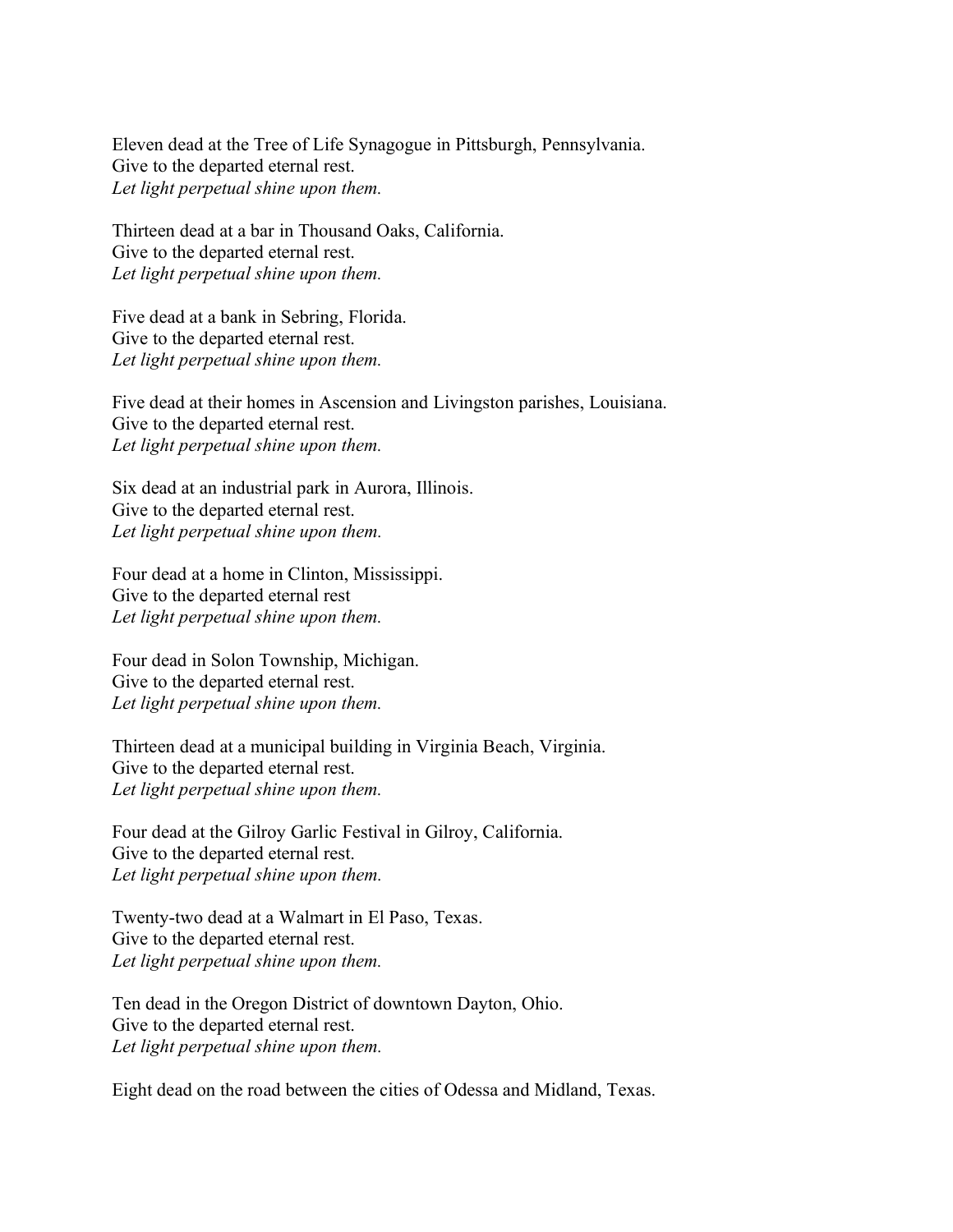Give to the departed eternal rest. *Let light perpetual shine upon them.*

Five dead in their home in Elkmont, Alabama. Give to the departed eternal rest. *Let light perpetual shine upon them.*

Four dead at a bar in Kansas City, Kansas. Give to the departed eternal rest. *Let light perpetual shine upon them.*

Four dead at a backyard football watch party in Fresno, California Give to the departed eternal rest, *Let light perpetual shine upon them.*

Six dead in a cemetery and kosher market in Jersey City, New Jersey. Give to the departed eternal rest, *Let light perpetual shine upon them.*

Six dead at the Molson Coors complex in Milwaukee, Wisconsin. Give to the departed eternal rest, *Let light perpetual shine upon them.*

Five dead at a convenience store in Springfield, Missouri. Give to the departed eternal rest, *Let light perpetual shine upon them.*

Five dead in the northeast side of Indianapolis, Indiana. Give to the departed eternal rest, *Let light perpetual shine upon them.*

Eight dead at three spas in Atlanta, Georgia. Give to the departed eternal rest, *Let light perpetual shine upon them.*

Ten dead at a grocery store in Boulder, Colorado. Give to the departed eternal rest, *Let light perpetual shine upon them.*

Four dead at an office complex in Orange, California. Give to the departed eternal rest, *Let light perpetual shine upon them.*

Five dead at a home in Rock Hill, South Carolina. Give to the departed eternal rest, *Let light perpetual shine upon them.*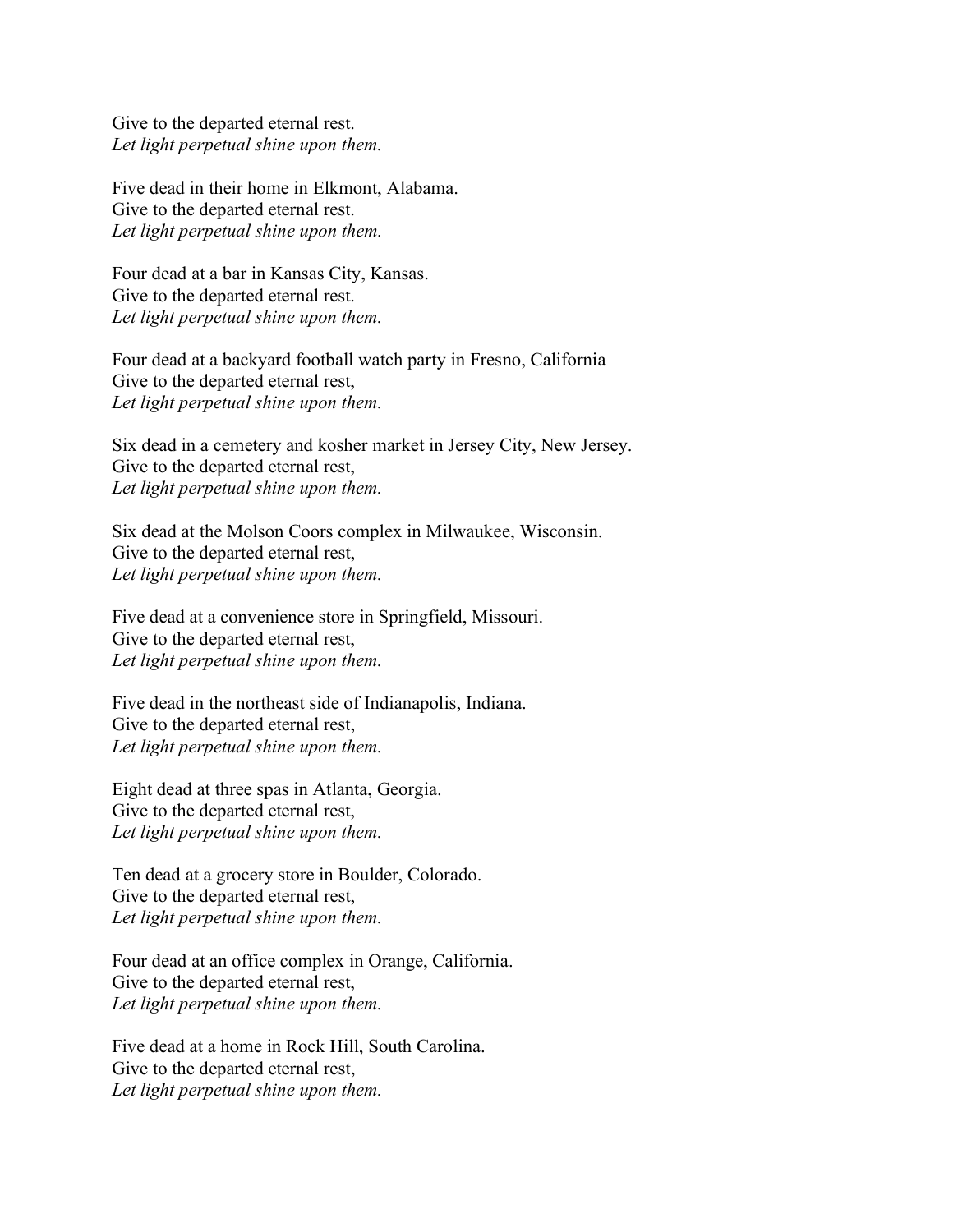Nine dead at a FedEx facility in Indianapolis, Indiana. Give to the departed eternal rest, *Let light perpetual shine upon them.*

Seven dead at a birthday party in Colorado Springs, Colorado. Give to the departed eternal rest, *Let light perpetual shine upon them.*

Ten dead at a rail yard in San Jose, California. Give to the departed eternal rest *Let light perpetual shine upon them.*

Four dead at Oxford High School in Oxford Township, Michigan. Give to the departed eternal rest *Let light perpetual shine upon them.*

Five dead in Lakewood and Denver, Colorado. Give to the departed eternal rest *Let light perpetual shine upon them.*

Five dead at The Church in Sacramento, California Give to the departed eternal rest *Let light perpetual shine upon them.*

Six dead in downtown Sacramento, California Give to the departed eternal rest *Let light perpetual shine upon them.*

Ten dead at a supermarket in Buffalo, New York Give to the departed eternal rest *Let light perpetual shine upon them.*

All those who have died in any incident of gun violence. Give to the departed eternal rest. *Let light perpetual shine upon them.*

All those who have died in any incident of white supremacist violence. Give to the departed eternal rest. *Let light perpetual shine upon them.*

For survivors of gun violence and white supremacist violence. Grant them comfort and healing. *Hear us, Lord.*

For those who have lost loved ones to gun violence and white supremacist violence.